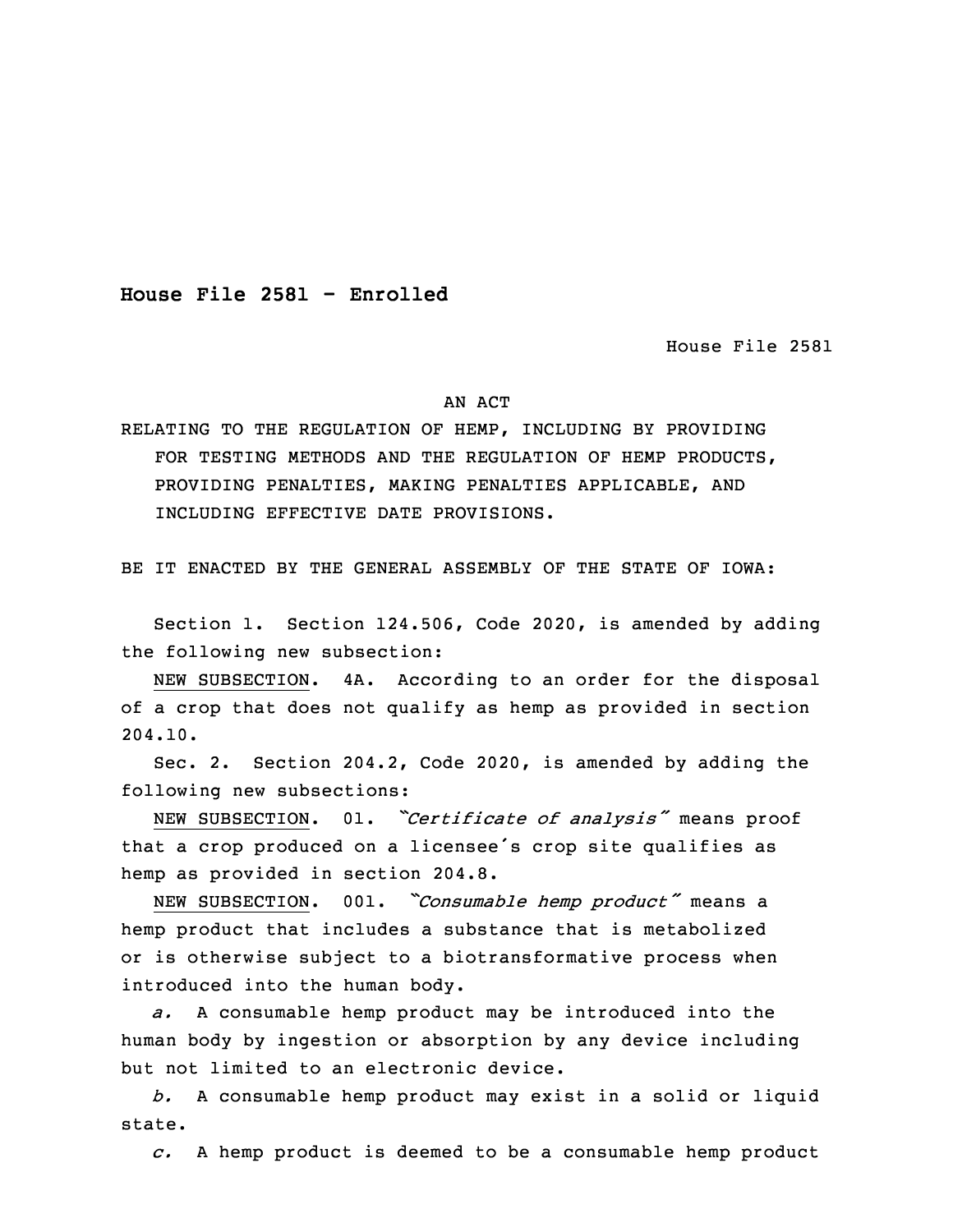if it is any of the following:

 (1) Designed by the processor, including the manufacturer, to be introduced into the human body.

 (2) Advertised as an item to be introduced into the human body.

(3) Distributed, exported, or imported for sale or distribution to be introduced into the human body.

<sup>28</sup> *d. "Consumable hemp product"* includes but is not limited to any of the following:

(1) A noncombustible form of hemp that may be digested, such as food; internally absorbed, such as chew or snuff; or absorbed through the skin, such as a topical application.

(2) Hemp processed or otherwise manufactured, marketed, sold, or distributed as food, a food additive, a dietary supplement, or a drug.

 *e. "Consumable hemp product"* does not include <sup>a</sup> hemp product if the intended use of the hemp product is introduction into the human body by any method of inhalation, as prohibited under section 204.14A.

<sup>5</sup> NEW SUBSECTION. 4A. *"Federal Food, Drug, and Cosmetic Act"* means the Act so entitled as codified in 21 U.S.C. §301 et seq., including regulations adopted pursuant to that Act by the United States food and drug administration under the Code of 9 Federal Regulations, Title 21.

<sup>10</sup> NEW SUBSECTION. 13. *"Temporary harvest and transportation permit"* means <sup>a</sup> document allowing the harvesting of <sup>a</sup> crop produced on <sup>a</sup> licensee's crop site and the temporary movement of that crop subject to limitations provided in section 204.8.

 Sec. 3. Section 204.2, subsection 6, Code 2020, is amended to read as follows:

<sup>16</sup> 6. *a. "Hemp"* means the plant cannabis sativa L. and any part of that plant, including the seeds thereof, and all derivatives, extracts, cannabinoids, isomers, acids, salts, and salts of isomers, whether growing or not, with a maximum delta-9 tetrahydrocannabinol concentration of not more than three-tenths of one percent on <sup>a</sup> dry weight basis as calculated pursuant to an official test as provided in section 204.8.

<sup>23</sup> *b. "Hemp"* also means <sup>a</sup> plant of the genus cannabis other than cannabis sativa L., with <sup>a</sup> maximum delta-9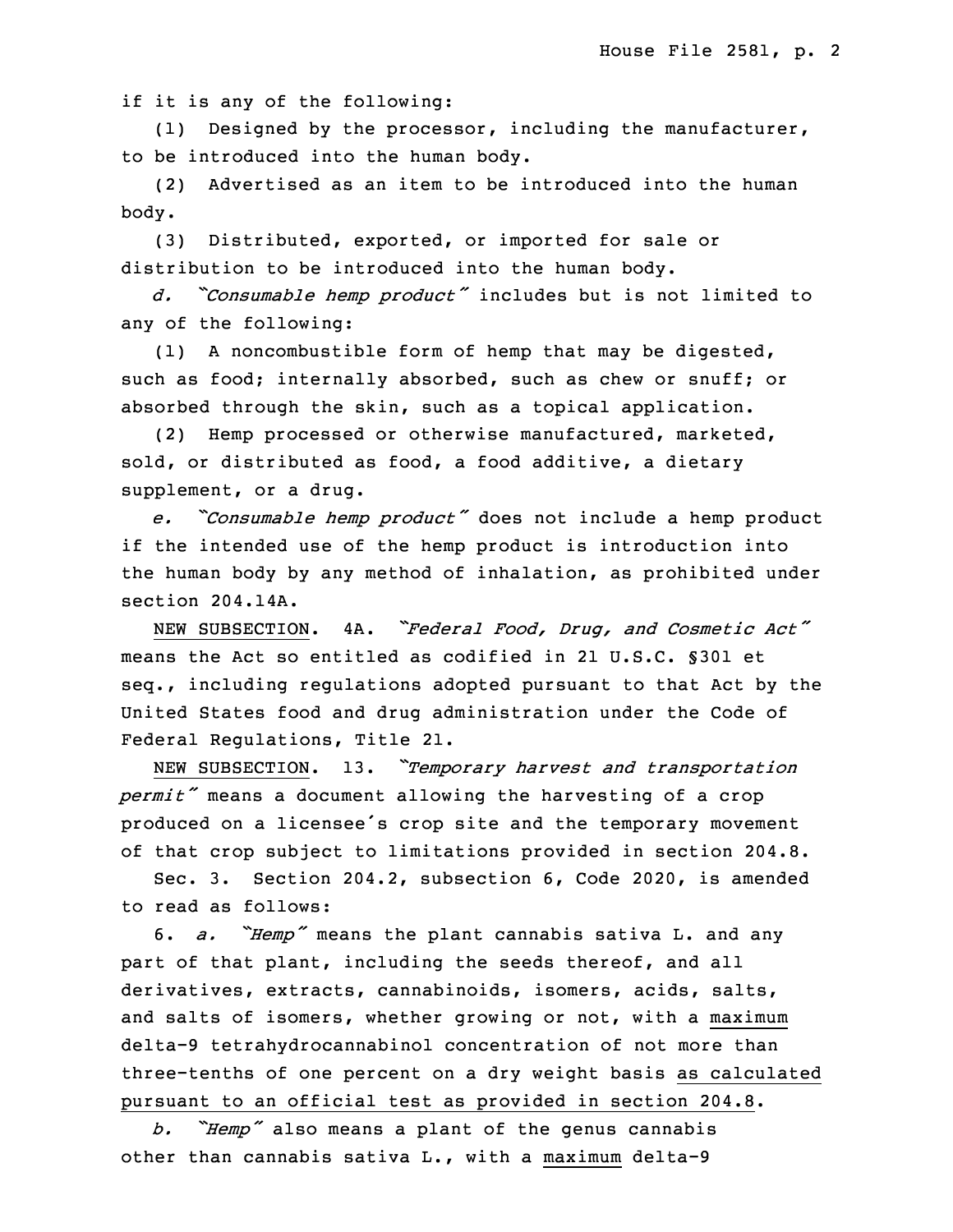tetrahydrocannabinol concentration of not more than three-tenths of one percent on a dry weight basis as calculated pursuant to an official test as provided in section 204.8, but only to the extent allowed by the department in accordance with applicable federal law, including the federal hemp law.

Sec. 4. Section 204.3, subsection 4, Code 2020, is amended to read as follows:

4. The department may provide for the receipt, filing, processing, and return of documents described in this [chapter](https://www.legis.iowa.gov/docs/code/2020/204.pdf) in an electronic format, including but not limited to the transmission of documents by the internet. The department shall provide for the authentication of official forms in an electronic format that may include electronic signatures as provided in [chapter](https://www.legis.iowa.gov/docs/code/2020/554D.pdf) 554D. An official form in an electronic format shall have the same validity and is discoverable and admissible in evidence if given under penalty of perjury in the same manner as an original printed form. The department shall provide for the issuance of certificates of erop inspection analysis in an electronic format as provided in [section](https://www.legis.iowa.gov/docs/code/2020/204.8.pdf) 204.8.

Sec. 5. Section 204.7, subsection 4, Code 2020, is amended to read as follows:

 4. The department shall adopt rules regulating the production of hemp, including but not limited to inspection and testing requirements under [section](https://www.legis.iowa.gov/docs/code/2020/204.8.pdf) 204.8 or [204.9](https://www.legis.iowa.gov/docs/code/2020/204.9.pdf), and the issuance of <sup>a</sup> temporary harvest and transportation permit or certificate of erop inspection analysis under [section](https://www.legis.iowa.gov/docs/code/2020/204.8.pdf) 204.8. The department shall adopt rules as necessary to administer the negligent violation program. The department may adopt other rules as necessary or desirable to administer and enforce the provisions of this [chapter](https://www.legis.iowa.gov/docs/code/2020/204.pdf) relating to hemp or hemp products.

Sec. 6. Section 204.7, subsection 5, Code 2020, is amended by striking the subsection and inserting in lieu thereof the following:

5. *a.* A person is not subject to a criminal offense involving hemp as otherwise prohibited in chapter 124 or 453B, if all of the following apply:

 $(1)$  If the person is a licensee, the person carries the person's hemp license when possessing hemp.

(2) The person carries a certificate of analysis, or a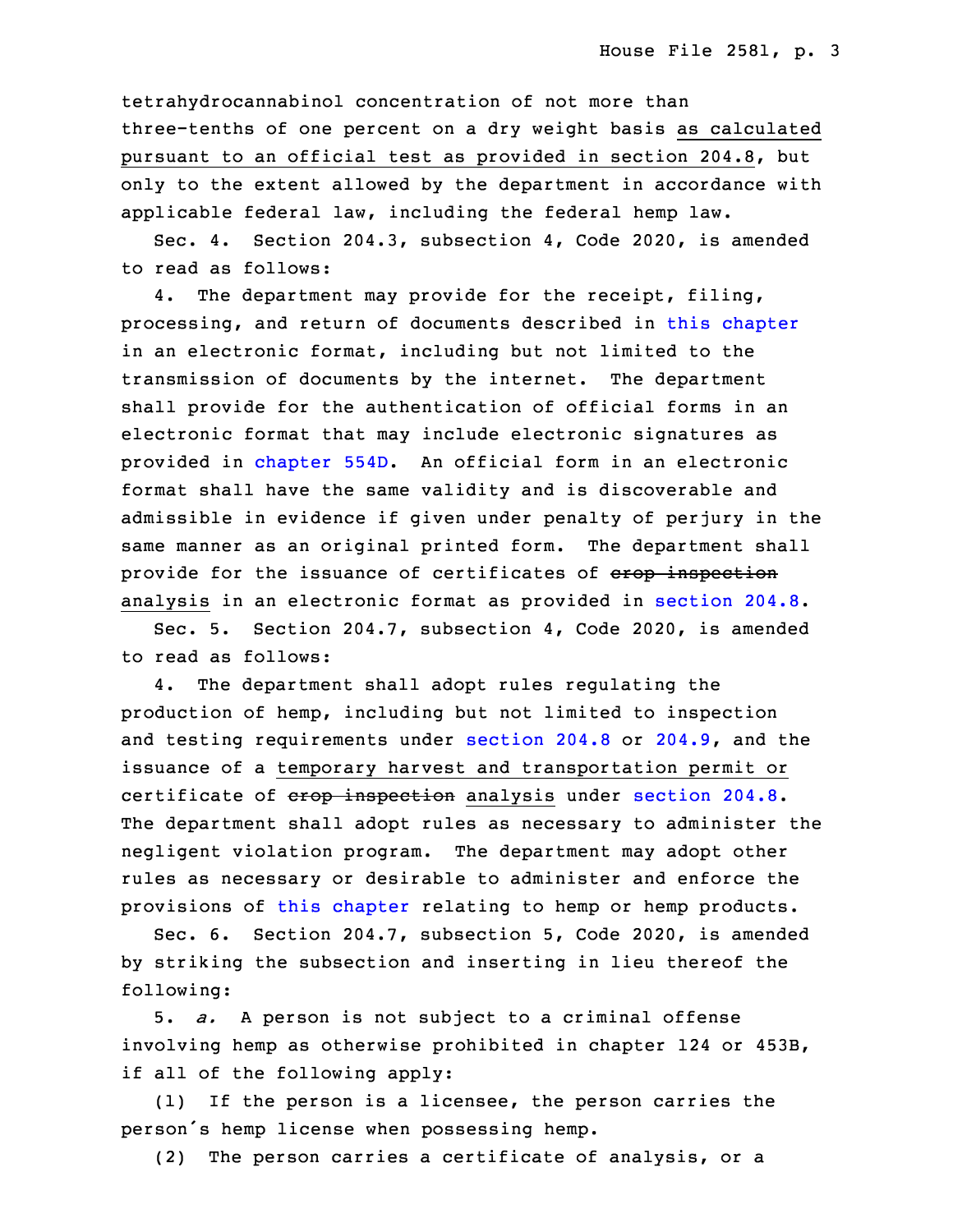temporary harvest and transportation permit, if the person is in possession of harvested hemp. If the person is transporting harvested hemp into or through this state, the person must carry a certificate of analysis or an equivalent document issued to the person by the jurisdiction where the hemp was produced.

(3) The person carries a certificate of analysis, if the person is delivering hemp seed for planting.

 (4) The person carries <sup>a</sup> bill of lading under all of the following circumstances:

 (a) The person is in possession of hemp in transit to transfer ownership.

(b) The person is delivering hemp seed for planting and the seed is not of the licensee's own production.

8 (c) <sup>A</sup> person brings hemp produced in another state into or through this state.

<sup>10</sup> *b.* For purposes of paragraph *"a"*, <sup>a</sup> criminal offense involving hemp includes but is not limited to production, use, harvest, transportation, delivery, distribution, or sale.

Sec. 7. Section 204.7, subsection 6, Code 2020, is amended by striking the subsection and inserting in lieu thereof the following:

6. A person other than a licensee is not subject to a criminal offense involving hemp as described in subsection 5 if the person is authorized to be on the licensee's crop site by the licensee.

Sec. 8. Section 204.7, subsections 7 and 8, Code 2020, are amended by striking the subsections.

 Sec. 9. Section 204.7, subsection 9, paragraph a, Code 2020, is amended to read as follows:

 *a.* <sup>A</sup> Except as provided in subsection 10, and section 204.14A, a person may engage in the retail sale of a hemp product if the hemp was produced in this state or another state in compliance with the federal hemp law or other applicable federal law. A person may engage in the retail sale of a hemp product if the hemp was produced in another jurisdiction in compliance with applicable federal law and the laws of the other jurisdiction, if such law is substantially the same as applicable federal law.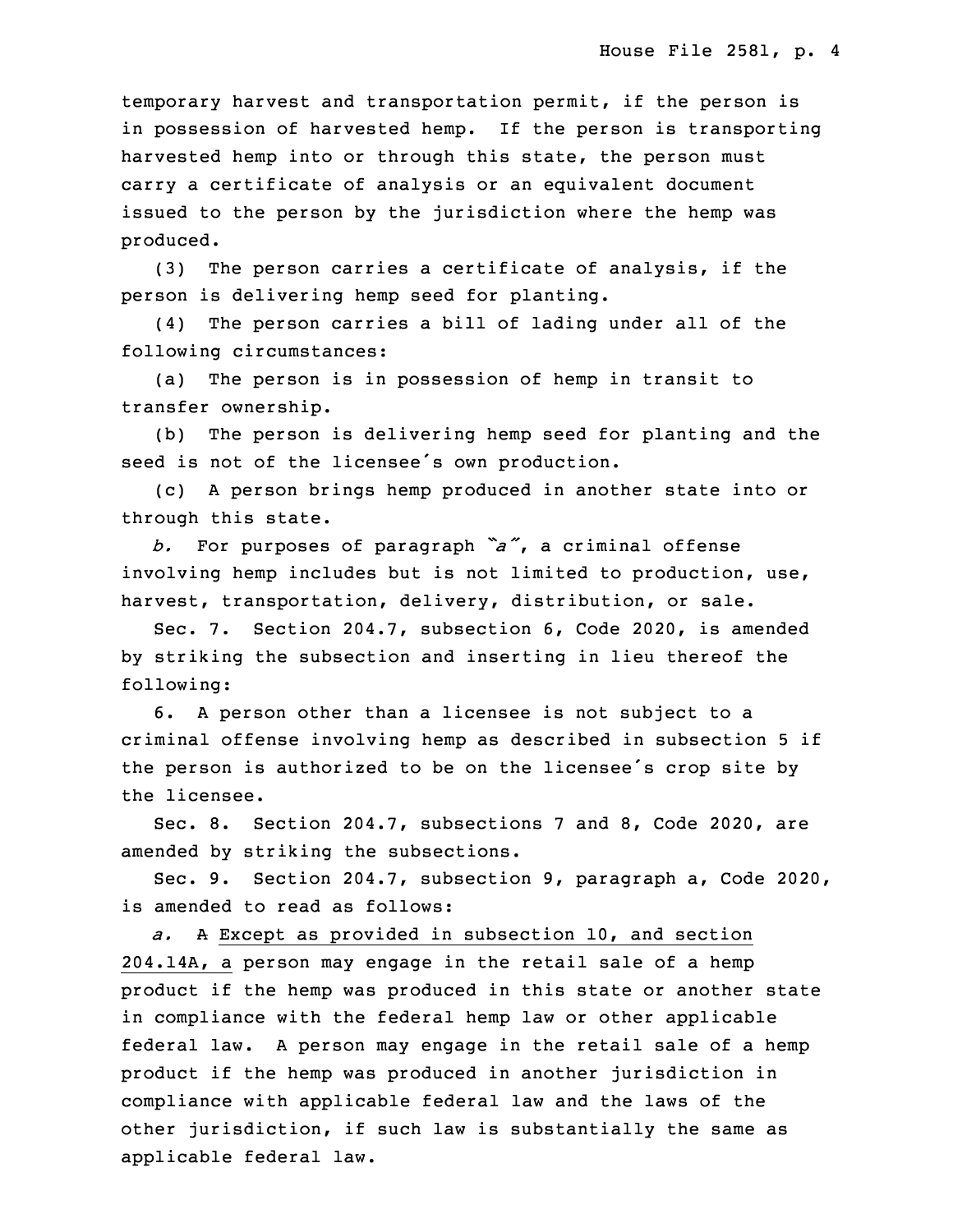Sec. 10. Section 204.7, subsection 9, paragraph b, Code 34 2020, is amended by striking the paragraph.

Sec. 11. Section 204.7, Code 2020, is amended by adding the following new subsection:

 NEW SUBSECTION. 10. *a.* Except as provided in paragraph <sup>3</sup> *"e"*, <sup>a</sup> consumable hemp product shall not be manufactured, sold, or consumed in this state unless all of the following conditions are met:

(1) The consumable hemp product is manufactured in this state in compliance with this chapter.

(2) The hemp contained in the consumable hemp product was 9 produced exclusively in this state in compliance with this chapter.

 (3) The consumable hemp product complies with packaging and labeling requirements, which shall be established by the department of inspections and appeals by rule.

 *b.* <sup>A</sup> person manufacturing <sup>a</sup> consumable hemp product in this state shall register with the department of inspections and appeals on a form prescribed by the department of inspections and appeals by rule. The department of inspections and appeals may impose a fee, established by the department of inspections and appeals by rule, on a registrant not to exceed the cost of processing the registration. The department of inspections and appeals shall adopt rules for the revocation of <sup>a</sup> registration issued to <sup>a</sup> manufacturer who manufactures <sup>a</sup> consumable hemp product not in compliance with this chapter.

 *c.* <sup>A</sup> person selling <sup>a</sup> consumable hemp product in this state shall register with the department of inspections and appeals 26 on <sup>a</sup> form prescribed by the department of inspections and appeals by rule and shall keep on the premises of the person's business a copy of the certificate of analysis issued pursuant to section 204.8 for the hemp contained in the consumable hemp products sold by the person. The department of inspections and appeals may impose a fee, established by the department of inspections and appeals by rule, on a registrant not to exceed the cost of processing the registration. The department of inspections and appeals shall adopt rules for the revocation of a registration issued to a person who sells a consumable hemp product not in compliance with this section.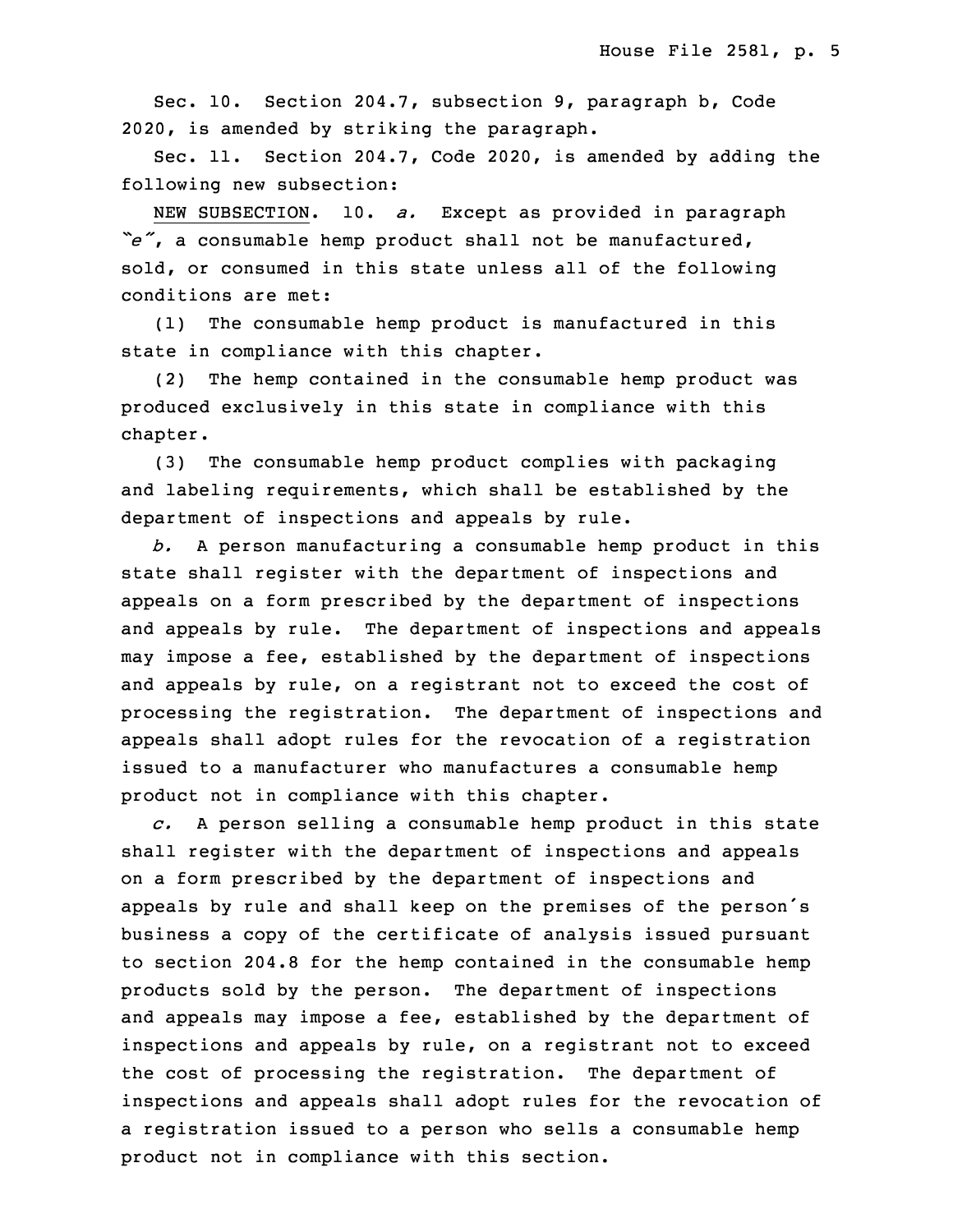*d.* Except as otherwise provided in this subsection, a political subdivision of the state shall not adopt any ordinance, rule, or regulation regarding the manufacture, sale, or consumption of a consumable hemp product.

6 *e.* <sup>A</sup> consumable hemp product manufactured in another jurisdiction pursuant to a state or tribal plan approved by the United States department of agriculture pursuant to the federal hemp law may be imported for use by a consumer or sale by a retailer to a consumer if the state has substantially similar testing requirements as those provided in section 204.8.

 *f.* <sup>A</sup> consumable hemp product manufactured, sold, or consumed in compliance with this subsection is not a controlled substance under chapter 124 or 453B regardless of whether the consumable hemp product has been approved by the United States food and drug administration.

Sec. 12. Section 204.8, subsection 1, paragraph d, Code 2020, is amended to read as follows:

d. A licensee shall not harvest any portion of a crop produced at the licensee's crop site unless the department has obtained <sup>a</sup> sample of plants to conduct <sup>a</sup> test as provided in this section and has issued the licensee <sup>a</sup> temporary harvest and transportation permit or certificate of erop inspection analysis. The department may adopt rules that it determines necessary or desirable to administer and enforce the terms and conditions of a permit. The department shall have unrestricted access to a crop site subject to a permit. A licensee subject to a permit shall receive permission from the department prior to moving the hemp, shall not commingle the hemp, and shall not transfer the hemp to another person.

31 *e.* The department shall issue <sup>a</sup> verified copy of the 32 temporary harvest and transportation permit or certificate of analysis to any other person upon request of the licensee. The permit or certificate shall be published by the department as an official form.

 *f.* To the extent allowed by the federal hemp law, the certificate of analysis shall be proof that the harvested crop described on the form qualifies as hemp pursuant to the results of an official test.

5 *g.* <sup>A</sup> temporary harvest and transportation permit expires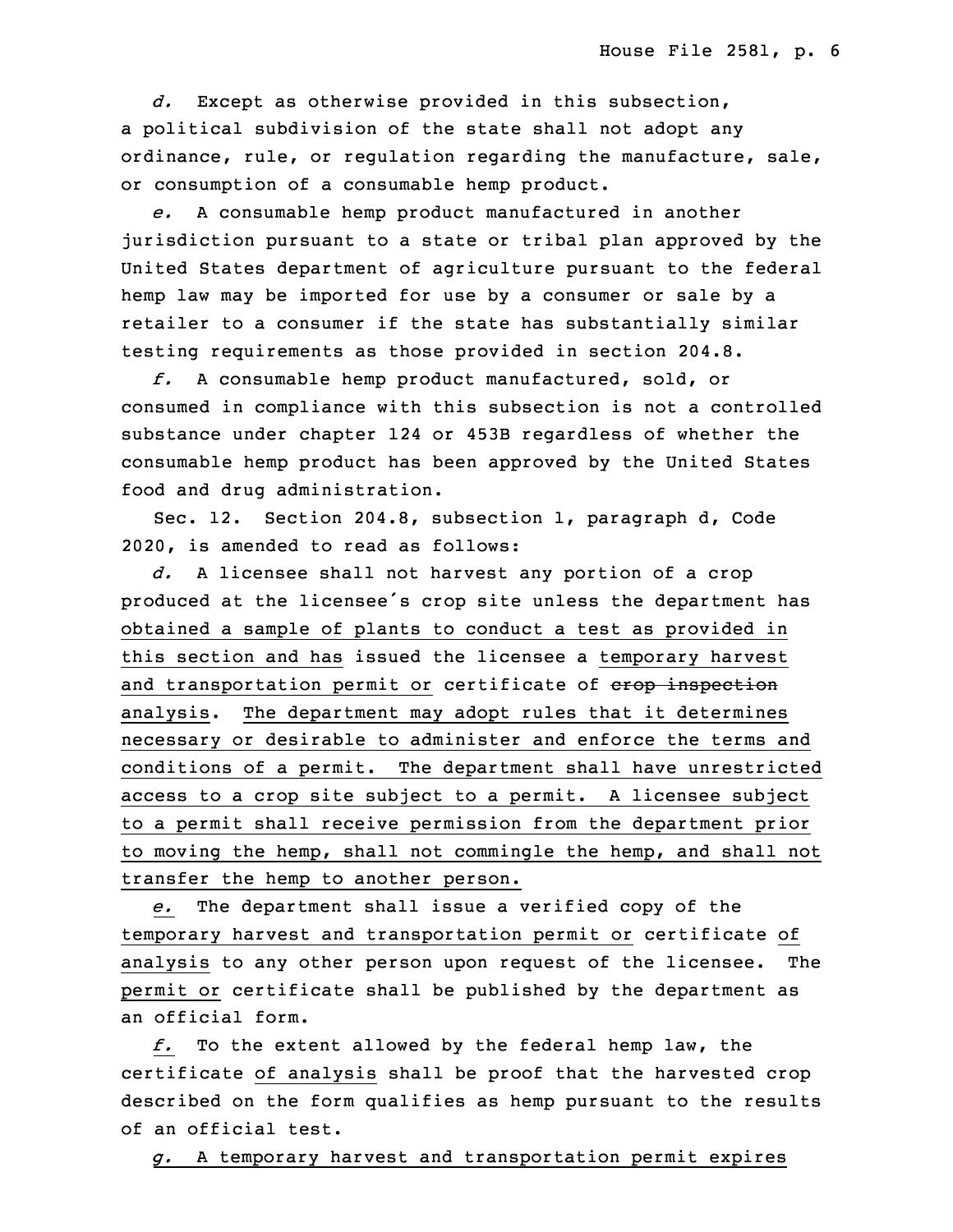when the department issues the licensee a certificate of analysis. A permit or certificate of analysis terminates upon the issuance of an order of disposal of the licensee's crop as provided in section 204.10 or upon the revocation of the licensee's hemp license as provided in section 204.11.

 Sec. 13. Section 204.8, subsection 3, Code 2020, is amended by striking the subsection and inserting in lieu thereof the following:

 3. The official test shall be <sup>a</sup> composite test of the plants obtained by the department from a licensee's crop site during the annual inspection and shall be conducted by a laboratory designated by the department. The sample must have an acceptable delta-9 tetrahydrocannabinol concentration, resulting from a post decarboxylation analysis, that does not exceed three-tenths of one percent on a dry weight basis.

 *a.* The laboratory shall report delta-9 tetrahydrocannabinol concentration on <sup>a</sup> dry weight basis that accounts for <sup>a</sup> measurement uncertainty associated with the result of a measurement. The measurement uncertainty shall characterize the dispersion of the values that could be reasonably attributed to the particular quantity subject to measurement. The acceptable delta-9 tetrahydrocannabinol concentration occurs when the application of the measurement uncertainty to the reported delta-9 tetrahydrocannabinol concentration on a dry weight basis produces a distribution or range that includes three-tenths of one percent or less.

b. The post decarboxylation value is the result of an analysis determined after the process of decarboxylation that determines the total potential delta-9 tetrahydrocannabinol content derived from the sum of the delta-9 tetrahydrocannabinol concentration and delta-9 tetrahydrocannabinolic acid content and reported on <sup>a</sup> dry weight basis. The post decarboxylation value may be determined by using <sup>a</sup> chromatographic technique using heat and gas chromatography, through which the tetrahydrocannabinolic acid content is converted from its acid form to its neutral form. The post decarboxylation value may also be calculated by using a high-performance liquid chromatograph technique, which keeps the tetrahydrocannabinolic acid intact and requires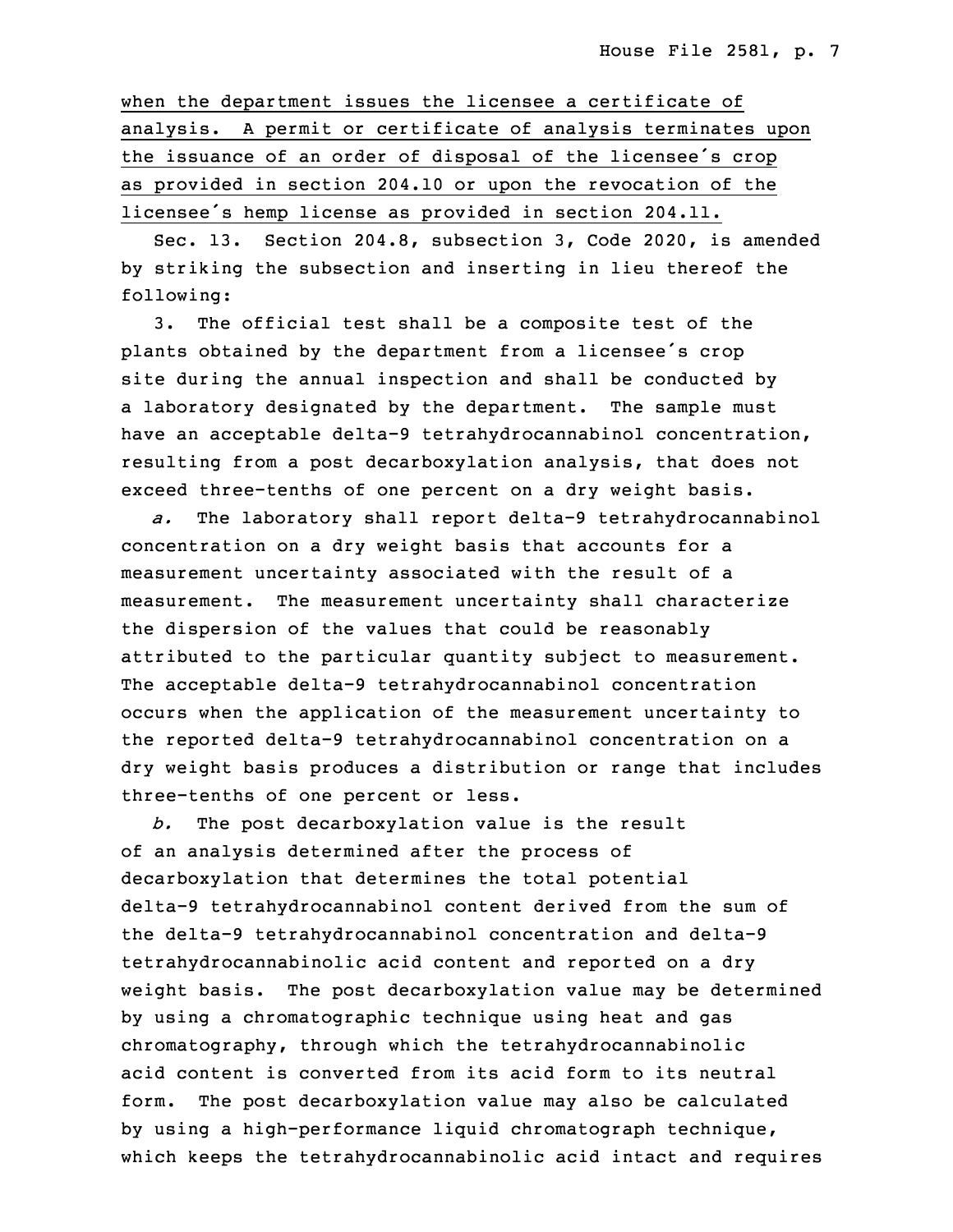a conversion calculation of that tetrahydrocannabinolic acid to determine the total potential delta-9 tetrahydrocannabinol content in <sup>a</sup> given sample.

Sec. 14. Section 204.9, subsection 2, paragraph b, Code 2020, is amended to read as follows:

b. The department of public safety or a local law enforcement agency may obtain a sample of plants that are part of the crop and provide for a test of that sample as provided in section 204.8. The department of public safety or a local law enforcement agency shall not impose, assess, or collect a fee for conducting an inspection or test under this [section](https://www.legis.iowa.gov/docs/code/2020/204.9.pdf).

 Sec. 15. Section 204.10, subsection 1, Code 2020, is amended to read as follows:

1. If a crop that is produced at a licensee's crop site does not qualify as hemp according to an official test conducted pursuant to [section](https://www.legis.iowa.gov/docs/code/2020/204.8.pdf)  $204.8$ , but has a maximum concentration not in excess of two percent delta-9 tetrahydrocannabinol on a dry weight basis, the department, in consultation with the department of public safety, shall order the disposal of the crop by destruction at the site or if necessary require the crop to be removed to another location for destruction.

Sec. 16. Section 204.14, subsections 2 and 3, Code 2020, are amended to read as follows:

<sup>33</sup> 2. *a.* The Except as provided in paragraph *"b"*, the person is required to hold a certificate of erop inspection under [section](https://www.legis.iowa.gov/docs/code/2020/204.8.pdf) 204.8 analysis to possess, handle, use, manufacture, market, transport, deliver, or distribute hemp that has been harvested under this [chapter](https://www.legis.iowa.gov/docs/code/2020/204.pdf).

b. The person is required to hold a temporary harvest and transportation permit to possess, harvest, or move hemp.

3. The person knowingly or intentionally does any of the following:

7 *a.* Falsifies the temporary harvest and transportation permit or certificate of erop inspection analysis.

9 *b.* Acquires the temporary harvest and transportation permit or certificate of crop inspection analysis that the person knows has been falsified.

 Sec. 17. NEW SECTION. **204.14A Criminal offense —** inhalation.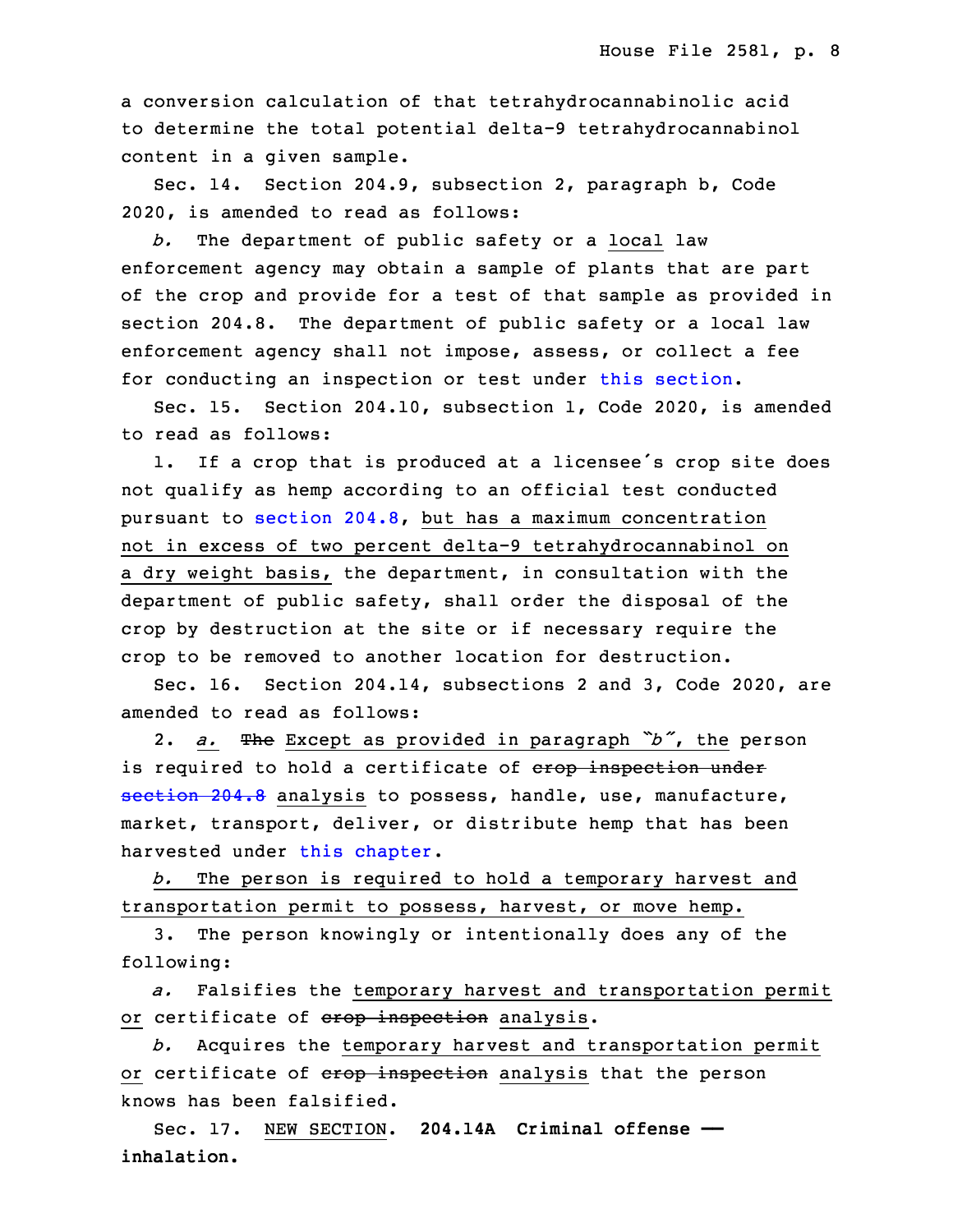1. A person shall not possess, use, manufacture, market, transport, deliver, or distribute harvested hemp or a hemp product if the intended use of the harvested hemp or hemp product is introduction into the body of a human by any method of inhalation, including any of the following:

a. Smoke produced from combustion.

20 *b.* <sup>A</sup> type of article that uses <sup>a</sup> heating element, power source, electronic circuit, or other electronic, chemical, or mechanical process.

23 *c.* <sup>A</sup> device, including but not limited to <sup>a</sup> cigarette, cigar, cigarillo, or pipe, regardless of whether such device produces smoke or vapor.

2. A person who violates subsection 1 is quilty of a serious misdemeanor.

3. This section does not apply to the extent that federal law, including the federal Food, Drug, and Cosmetic Act, authorizes as its intended use the introduction of harvested hemp or a hemp product into the body of a human by a method of inhalation.

Sec. 18. Section 204.17, subsection 2, paragraph c, Code 2020, is amended to read as follows:

35 *c.* Local law relating to product development, product manufacturing, consumer safety, or public health so long as the local law is consistent with federal and state law, except as provided in section 204.7, subsection 10.

Sec. 19. CONTINGENT EFFECTIVE DATE.

1. Except as provided in subsection 2, this Act takes effect 6 on the date that chapter 204 is implemented as provided in 2019 Iowa Acts, chapter 130, section 18, subsection 1.

2. a. If the department of agriculture and land stewardship, in cooperation with the department of public safety, determines that the United States department of agriculture must approve any amendment to an existing provision or new provision enacted in this Act as part of <sup>a</sup> state plan pursuant to section 204.3, the secretary of agriculture shall publish <sup>a</sup> notice of that fact in the Iowa administrative bulletin. The department of agriculture and land stewardship shall forward a copy of the statement to the Code editor prior to publication.